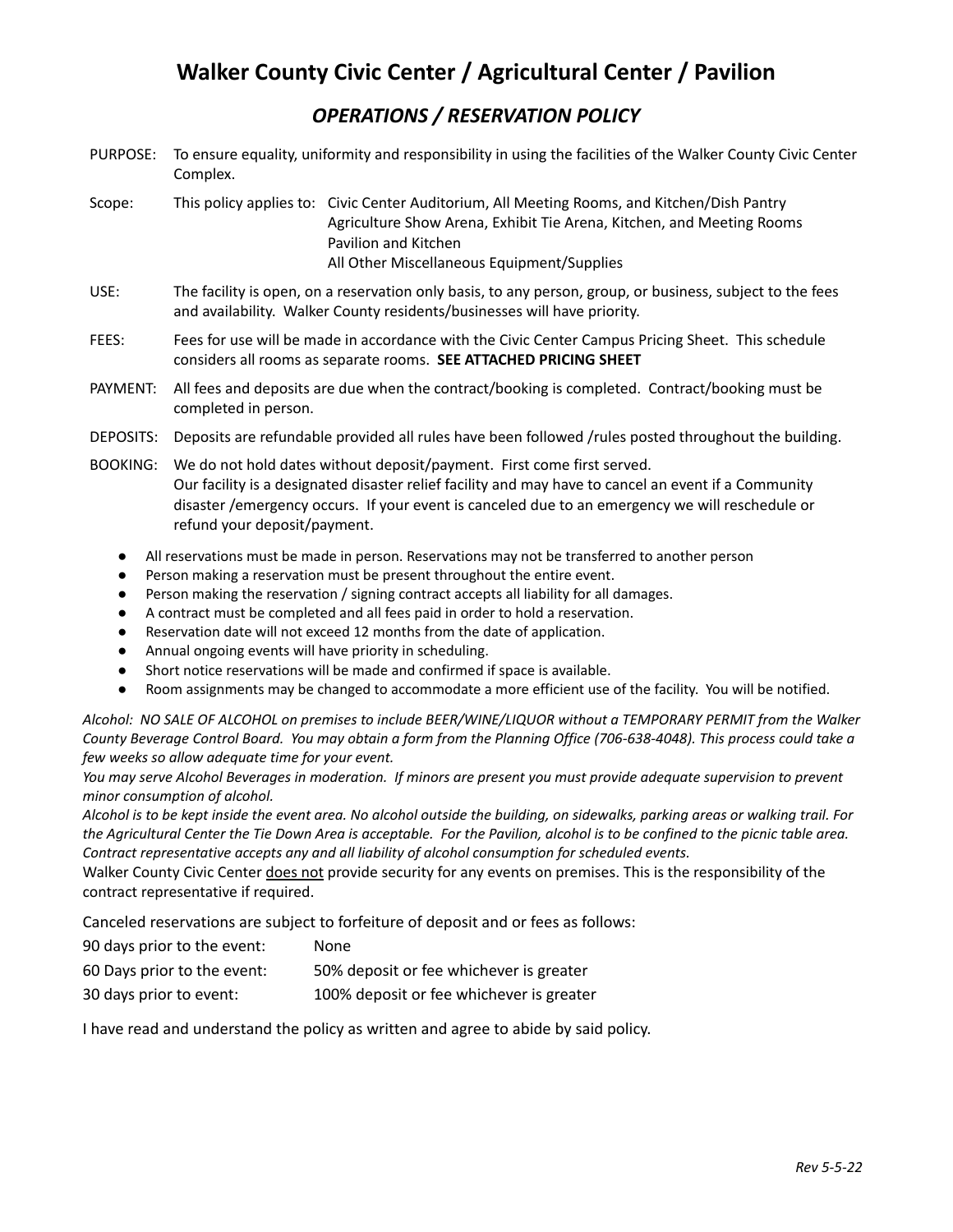# **Walker County Civic Center / Agricultural Center / Pavilion**

## *RULES FOR USE OF FACILITY*

#### APPLICABILITY: All Rooms and Kitchens

#### **WALKER COUNTY SHALL:**

- 1. Maintain facility in good order and condition.
- 2. Provide tables and chairs. (in storage room)
- 3. Provide interior and exterior trash/garbage receptacles.
- 4. Provide all utilities.
- 5. Provide vacuum cleaner, mop and broom.
- 6. Unlock/lock building prior to and after events. We do not give keys.

#### **USER WILL:**

- 1. Comply with all rules and regulations governing the facility.
- 2. Not allow loud, boisterous, profane or offensive conduct on the premises.
- 3. Not allow any unlawful activity on the premises.
- 4. Ensure contracting person be present at all times during the event.
- 5. Ensure all activities involving minors are adequately chaperoned. Minors must be monitored at all times.
- 6. Not assign rental rights/agreement to others.
- 7. Make no changes in the building or equipment. DO NOT MOVE WALL PANELS
- 8. Not remove Paintings from walls. Do not attach anything to walls (i.e. glued, taped, nailed, stapled, or painted).
- 9. Enforce the no smoking, no tobacco product use and no gambling.
- 10. Return tables, chairs to the same location as when accepted.
- 11. Not enter portions of the building that has not been assigned to you. If so you may be charged or lose deposit.
- 12. Not pin, staple, tape or attach anything to the stage curtains.
- 13. Not use clog, tap, or other abrasive shoes on the stage floor without proper floor coverage. Dance floor may be purchased for this use on the carpet in front of the stage.
- 14. Not move tables, chairs, flower arrangements, plants in the lobby area.
- 15. Ensure all candles must be flameless. No incendiaries, flames or fires. No flammable or pyrotechnics items are allowed. No fireworks.
- 16. Not allow food or drinks in the lobby. Not allow serving of food in or out of the lobby.
- 17. Ensure one registration table only in the lobby.
- 18. NOT pour grease down inside or outside drains.

#### **CLEANING TO INCLUDE:**

Vacuum all carpet. Use a wet mop on any spills on carpet.

Sweep and mop all tile floors.

Wet wipe and dry tabletops.

Clean chairs of any spills.

Place all trash/garbage in tied garbage bags and place in exterior containers/dumpster.

Make sure all trash bins are emptied and toilets flushed in all restrooms.

Ensure all lights and equipment are turned off as you leave the building.

Not prop open doors for more than a few minutes to move items in or out.

Kitchen- Clean all equipment/countertops and table tops and No food particles left in sinks.

#### User shall pay all cost of any material, labor, or professional services required to repair or replace any

**equipment damaged or to repair any damage to the building by the user. \_\_\_\_\_\_\_\_(initial)**